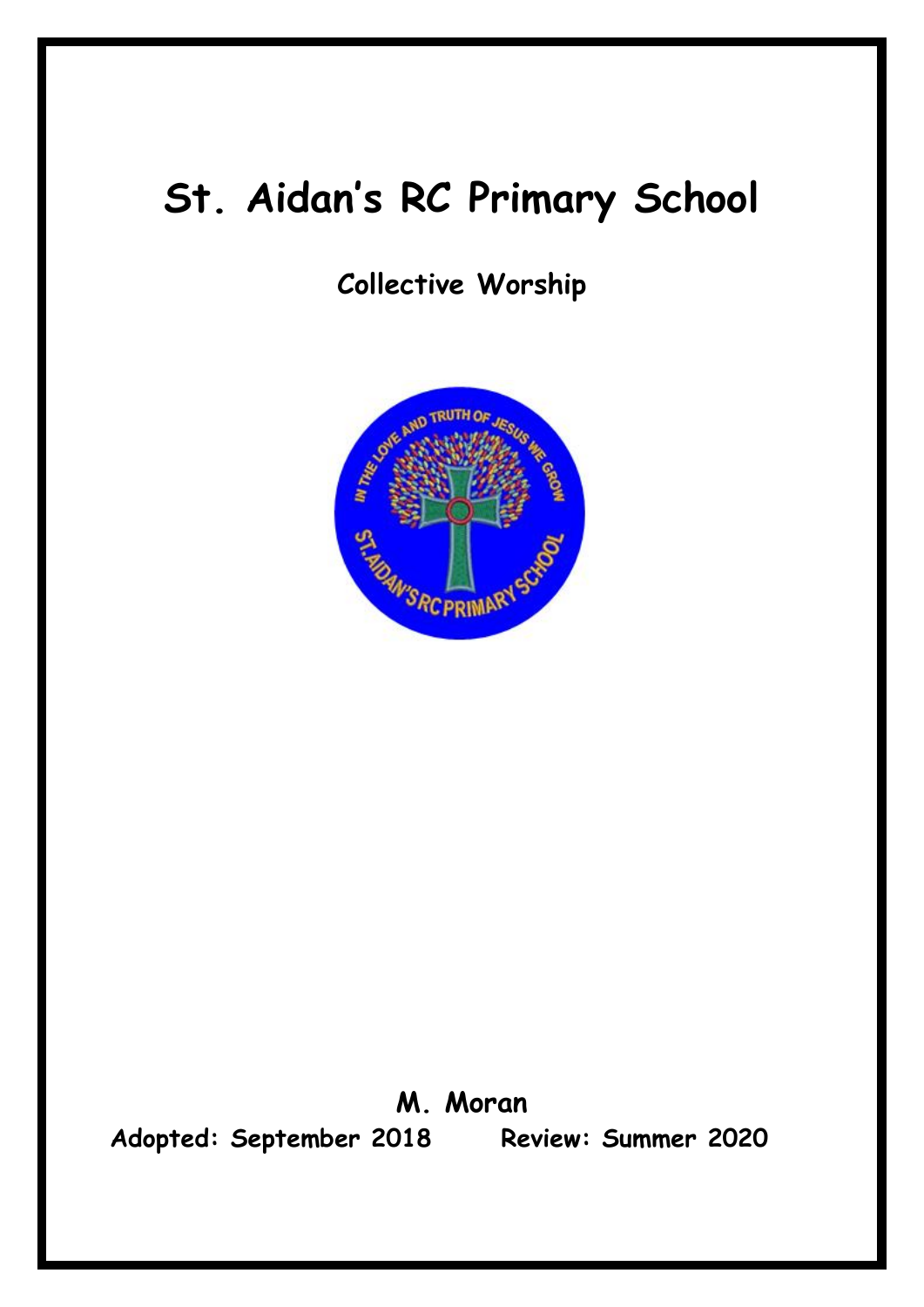

Collective Worship forms an integral part of school life where all are included and welcomed to join together in prayer. As a Catholic Community, we are very proud of of all of the oppurtunities the children, staff and parents of St. Aidan's have to share in the Good News.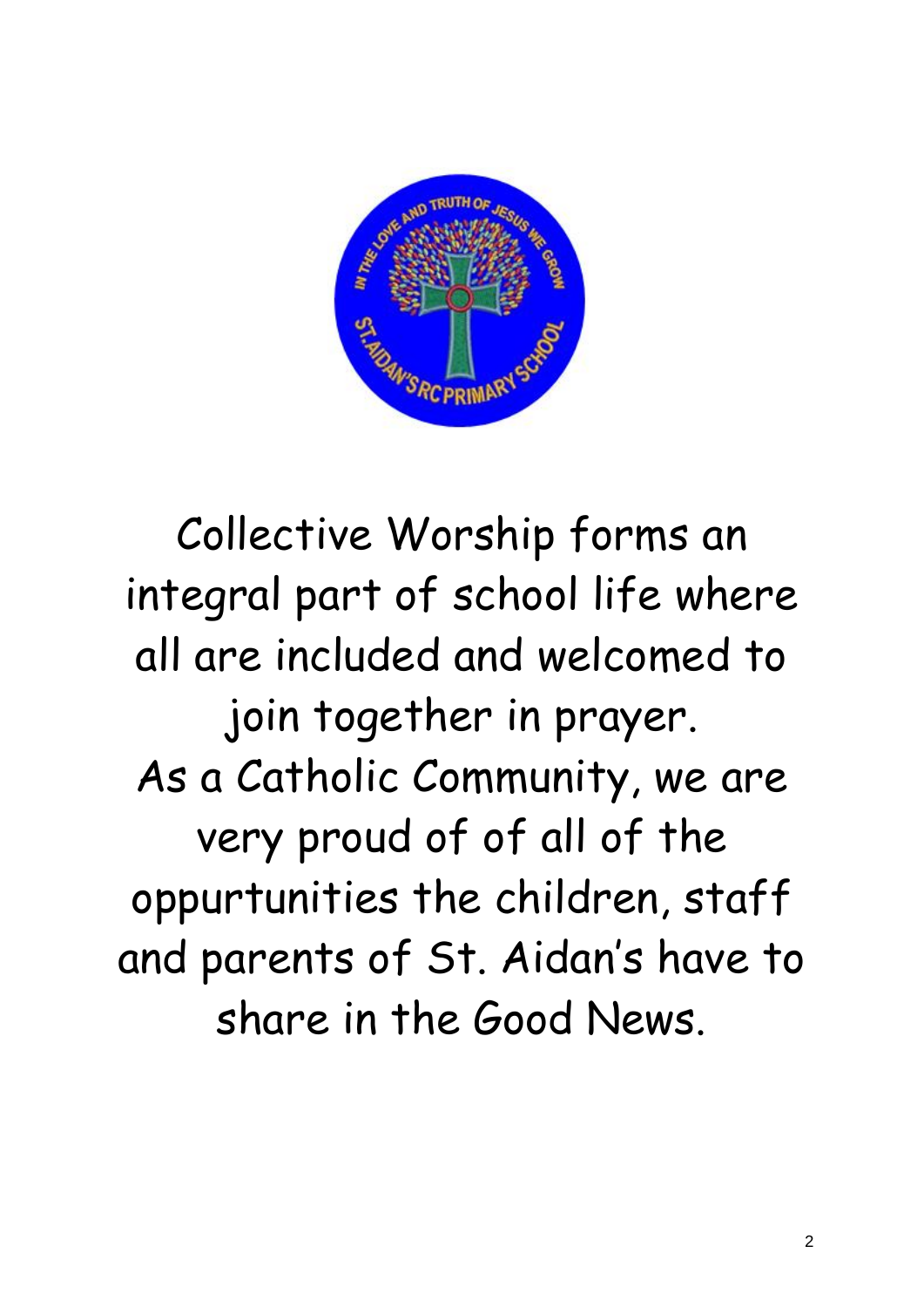# **St Aidan's RC Primary School's Collective Worship Policy**

#### **Mission Statement**

### "In the love and truth of Jesus we grow"

#### **The Nature of Collective Worship**

Collective worship in a Catholic school names and celebrates God's presence in our lives. It is concerned with giving glory, honour, praise and thanks to God. It is our loving response, in word and action, to God's invitation to enter into relationship, made possible through the work of Jesus Christ and the witness of the Holy Spirit.

'The celebration of Catholic liturgies and prayers as an integral part of the learning and teaching should enable the school community to become reflective, experience the presence of God and should develop a mature spiritual life.<sup>'1</sup>

#### **Legal Requirements**

It is a legal requirement that there is a daily act of worship offered for all pupils. This can take place at any time during the school day and can be either a single act of worship for all pupils, or separate acts of worship in school groups. Holding an assembly that includes a prayer, said either by the teacher or everyone present, does not fulfil this requirement. Collective worship and assembly are distinct activities. They may sometimes form part of the same gathering, but the difference between the two will always be made clear.

The act of worship is not designated curriculum time under regulations and will not be subsumed under any part of the curriculum, including religious education. Responsibility for arranging Collective Worship lies with the Governing Body after consultation with the headteacher.

Parents have a right to withdraw their child from Collective Worship. However, given the importance of Collective Worship in a Catholic school, parents and prospective parents will be made aware of the fact that it can never be confined to 'timetabled slots' but may take place in a variety of contexts other that those which are specifically structured, within Come and See RE curriculum.

#### **The Place of Collective Worship in the Life of St. Aidan's RC Primary School**

Collective Worship forms an integral part of school life where all are included and welcomed to join together in prayer.

Collective worship takes into account the religious and educational needs of all who share in it:

- Those who form part of the worshipping community in church;
- Those for whom school may be their first and only experience of church;
- Those from other Christian traditions or none;
- Those from other faith backgrounds.

 $\overline{a}$ 

<sup>&</sup>lt;sup>1</sup> Christ at the Centre Rev Marcus Stock, 2005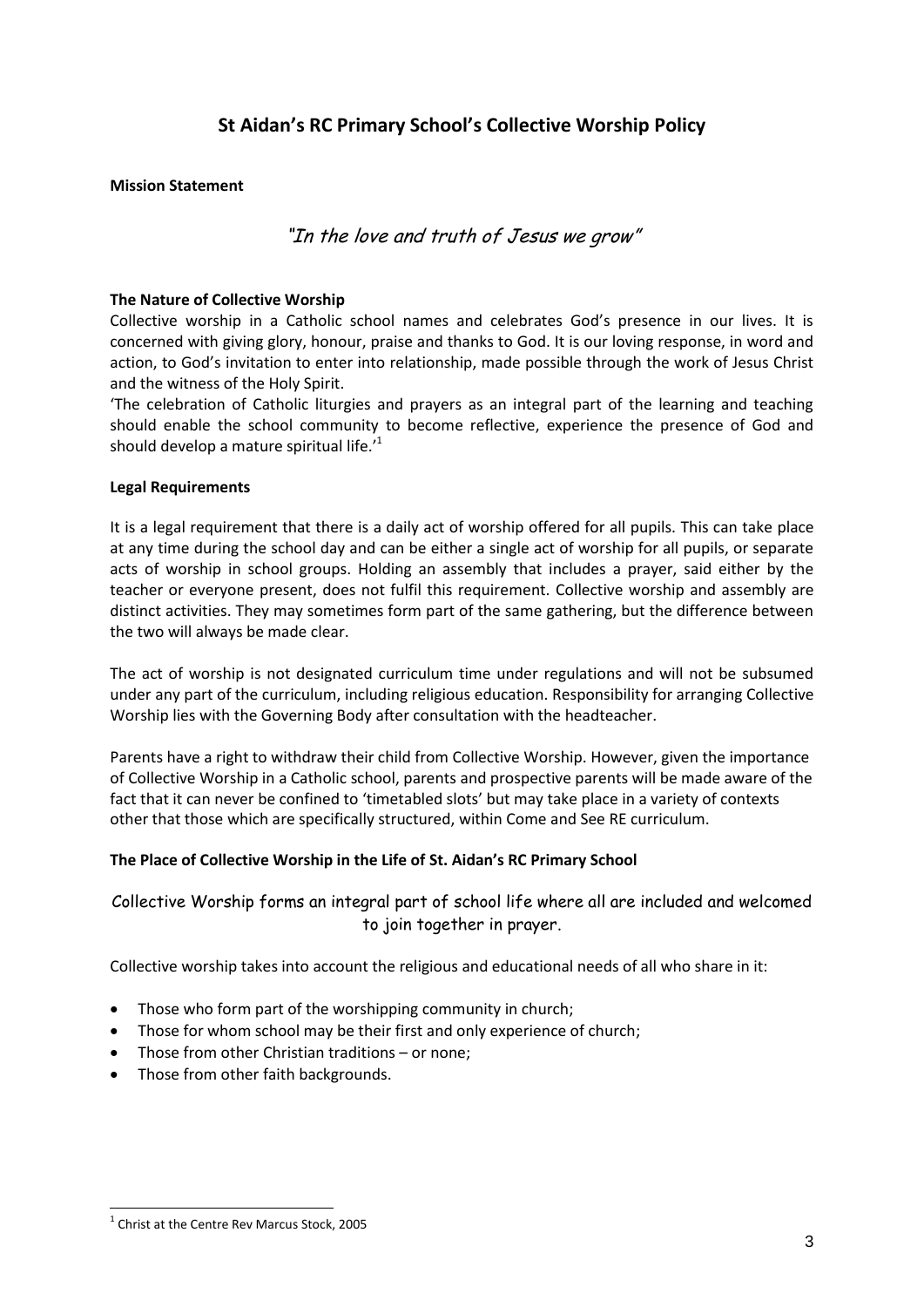#### **The Aims of Collective Worship**

Collective Worship in St. Aidan's RC Primary School aims to provide opportunities for all pupils and staff:

- To contemplate the mystery of God
- To reflect on spiritual and moral issues
- To explore personal beliefs
- To respond to and to celebrate life
- To experience a sense of belonging and to develop community spirit
- To develop a common ethos and shared values
- To enrich religious experience
- To grow in liturgical understanding and development
- To pray using prayers which are part of the Catholic tradition
- To reinforce positive attitudes
- To participate fully
- To take time out 'to wonder at', 'to come to terms with' and 'to give worth to.'

#### **Principles**

All acts of worship in St. Aidan's RC Primary School will:

- Give glory and honour to God;
- Be a quality activity, fundamental to the life of the school and its Catholic character;
- Enable pupils to develop skills so that they can prepare, organise and lead worship;
- Give pupils positive liturgical experiences, appropriate to their age, aptitude and family backgrounds in order to prepare them for the liturgical life of the Church.<sup>2</sup> Celebrations will be appropriate to the age and groupings of the children.

#### **Planning, content and celebration**

Collective Worship is planned following a structure with reference to the Church's seasons, Come and See, feast days, the curriculum and significant dates e.g. CAFOD Family Fast Day, Holocaust Memorial Day.

Parish and parents are invited to participate in some celebrations.

A variety of prayer styles will be used appropriate to the age of the children and the occasion.

Whole School Collective Worship takes place on Monday afternoon at 2.45pm. Attendance at this Collective Worship is open to any parents, parishioners and members of the local community who wish to attend.

It will normally be led by Mrs Leslie (Headteacher), Mr Moran (Deputy Headteacher) or another member of the Senior Leadership Team.

Each academic year, every class will lead two whole school collective worships. The theme can be chosen by the class themselves but usually follows the readings from the Church's cyclical calendar.

#### **It is expected that children plan and celebrate at least one act of worship per week in class which is child lead. This is timetabled and staff can facilitate this in anyway they wish.**

 $\overline{a}$ 

 $^2$  Directory for Masses with Children, paragraph 9.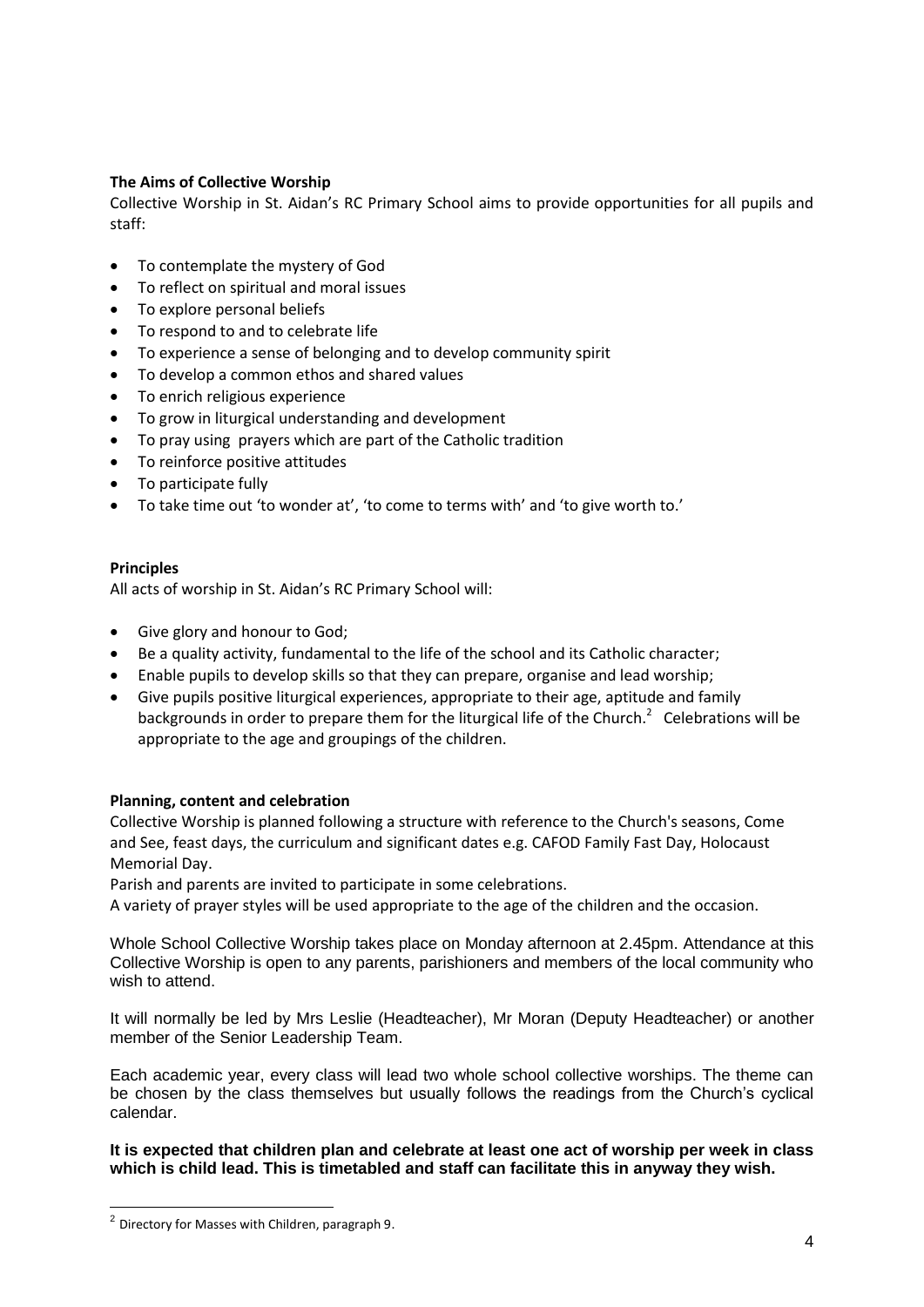The timetable of Collective Worship can be accessed on the staff 'google' drive.

#### **Leading collective worship**

As faith leader of the school, the Headteacher (Mrs Leslie) will plan and lead collective worship. The Deputy Headteacher (Mr Moran) or another member of the Senior Leadership Team will lead weekly Collective Worship in the absence of Mrs Leslie. The class teacher will lead class collective worship. Children are taught to plan and lead worship according to their age.

#### **Recording**

Collective Worship may be recorded at the discretion of the class teacher. This may be in Whole Class' Floor books', RE books or a specific prayer journal, as long as there is evidence of regular Collective Worship taking place.

#### **Monitoring and Evaluation**

Collective Worship will be monitored as part of the school's yearly Monitoring and Evaluation Cycle which will be published at the start of each term giving the focus of the scrutiny. This may be done by the Headteacher, Deputy Headteacher or members of the governing body.

Collective Worship is monitored using the Collective Worship monitoring form, (Appendix 1).

Following monitoring, training needs will be identified and outcomes used to inform SEF 48.

#### **Resources**

Each class has access to a bag of resources which give the children the opportunity to plan and lead their own collective worships. These contain different ways the pupils can ask their classmates to participate following the structure 'Gather', 'Word', 'Respond' and 'Go Forth'.

Children and class teachers can support and allow children to lead their own worship in any way at their discretion.

Each class has a sacred space with different coloured liturgical cloths and a number of artefacts to support the children in their worship. There is a bank of further cloths and resources located in the cupboard at the back of the school hall and further resources available upon request from Mr Moran.

#### **The learning environment**

'Symbols and icons of the Catholic faith when displayed in school and throughout its premises will help the school community and visitors to experience the uniqueness and sacredness of this learning environment' <sup>3</sup>

Focal points in each classroom and throughout the school will reflect the liturgical season and will reference Come and See topics. In this way they will be an outward sign of the school's ethos.

#### **Retreats**

 $\overline{a}$ 

Children will have the opportunity to take place in a number of activities outside of school which will support their faith development. These will include, but are not limited to, days of retreat organised by the Youth Mission Team and Diocese, festivals organised by local schools, transition days at St. Benet Biscop's Catholic High, Diocesan masses etc.

Each year, two members of staff will have the opportunity to take part in a retreat to Auschwitz.

 $^3$  Christ at the Centre Rev Marcus Stock, 2005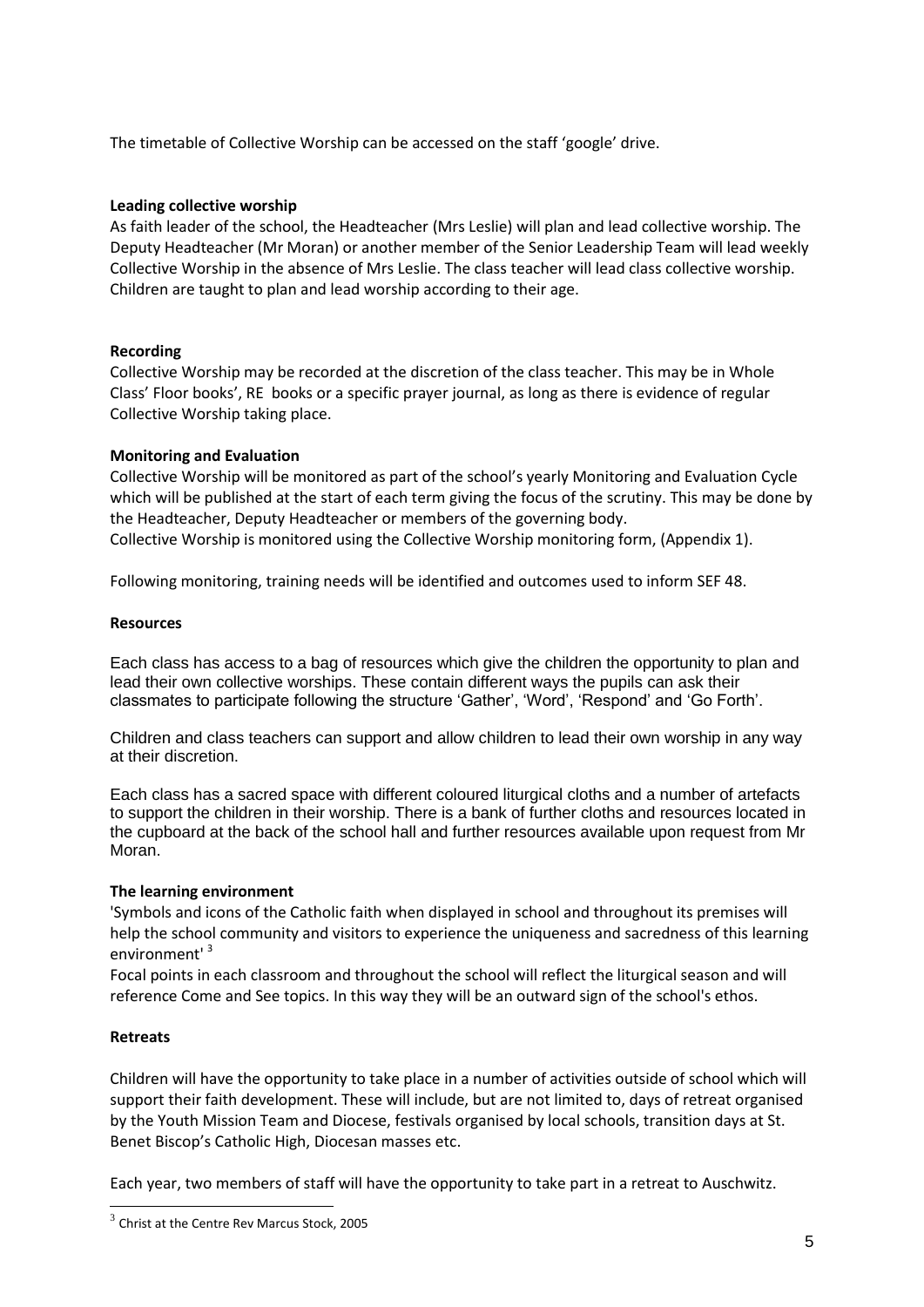#### **Other opportunities**

Staff prayers take place in the staffroom each Wednesday at 8.30a.m. All members of staff are welcome.

#### **Eucharist**

Mass is celebrated in school the first Friday of each month where it falls during term time. Each year group will have a smaller, more intimate mass lead by the Parish Priest, Father Shaun Purdy at least once each academic year.

Other opportunities to celebrate the Eucharist (such as Year 6 leavers mass, special celebrations such as Harvest festival mass etc.) will be provided throughout the school year.

#### **The coordinator for Collective Worship**

**Mrs Leslie (Headteacher) is the co-ordinator for Collective Worship and is supported by the RE coordinator (Mr Moran – Deputy Headteacher).**

#### **Policy Monitoring and Review**

This policy is monitored by the Collective Worship coordinator and is evaluated and reviewed by the whole school staff and governors every two years. The Foundation Governors in particular will play a most important role.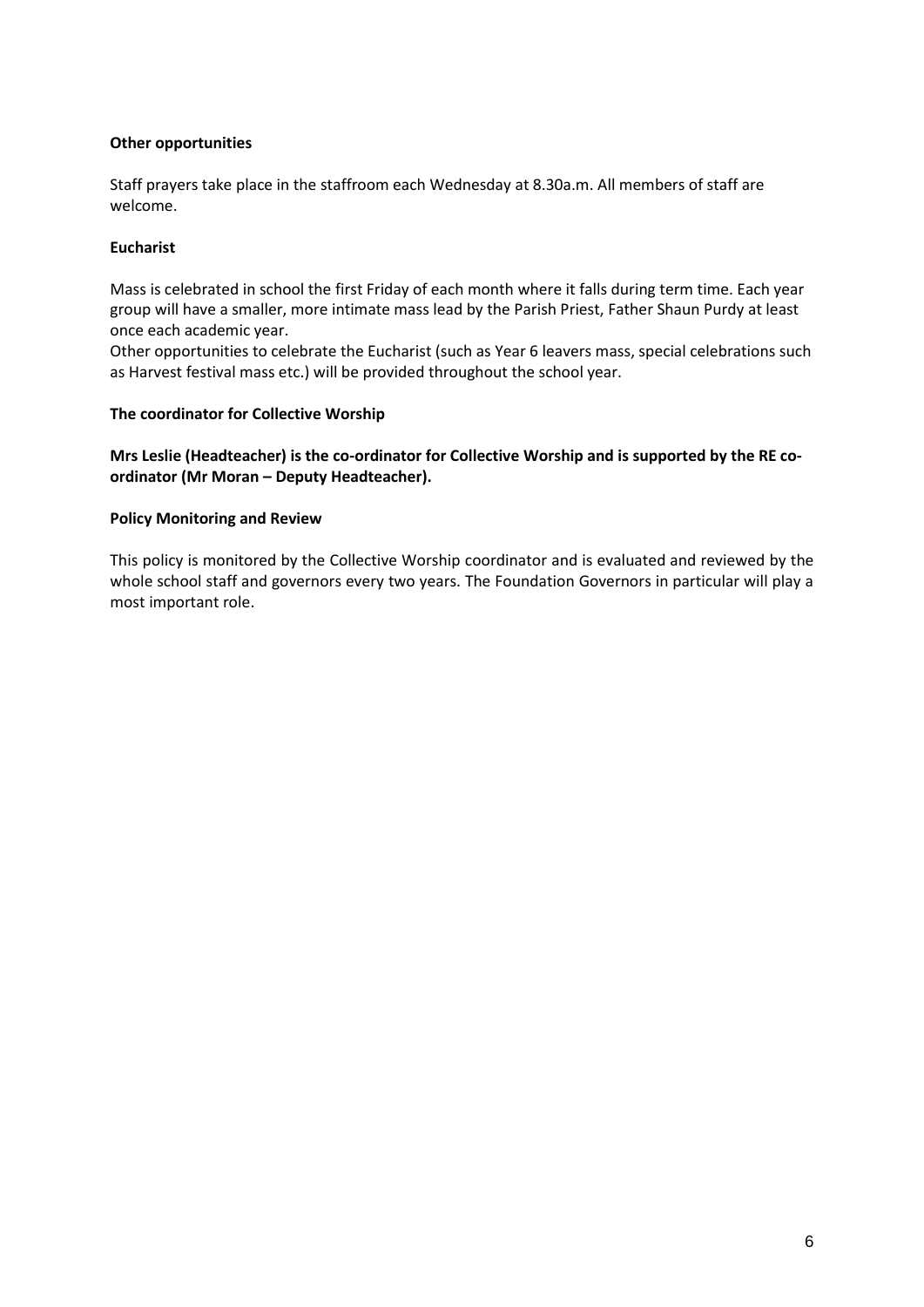# Appendix 1

# **The Role of the Coordinator for Collective Worship**

- Formulating a written policy for Collective Worship
- Ensuring that there is a development plan for Collective Worship included in the school development plan
- Ensuring that Collective Worship is appropriate to the age, aptitudes and faith backgrounds of pupils
- Ensuring that Collective Worship takes account of the religious and educational needs of all who share in it and is rooted in the principles of the 'Directory for Masses with Children'
- Organising themes for Worship
- Assisting the governors and headteacher to carry out their legal responsibilities with regard to Collective Worship including withdrawal from collective worship
- Developing staff confidence and expertise e.g. through modelling different prayer styles

#### **Planning, recording, monitoring and evaluating**

- Maintaining and developing effective procedures and documentation
- Observing Acts of Collective Worship and providing feedback
- Informing the headteacher of standards and developments in Collective Worship

#### **Communication**

- Communicating to members of the school community the significance and content of Collective Worship
- Reporting to and consulting with the governors and headteacher regarding matters of concern and development
- Acting as consultant to colleagues
- Encouraging positive attitudes towards Collective Worship
- Informing newly appointed colleagues of school policy regarding Collective Worship
- Communicating with parents, governors and the parish community
- Liaison with the school chaplain
- Liaison with the Diocesan Department for Education

#### **Professional development/Ongoing formation**

- Leading and organising in-service training and on-going formation for Collective Worship
- Attending appropriate in-service courses, reporting back and leading staff training
- Keeping up to date by personal reading

#### **Resources**

- Evaluating existing resources
- Developing the resources available for Collective Worship including visual aids, artefacts, drapes, music, visitors, leaders, new and relevant books, posters etc.
- Budgeting efficiently